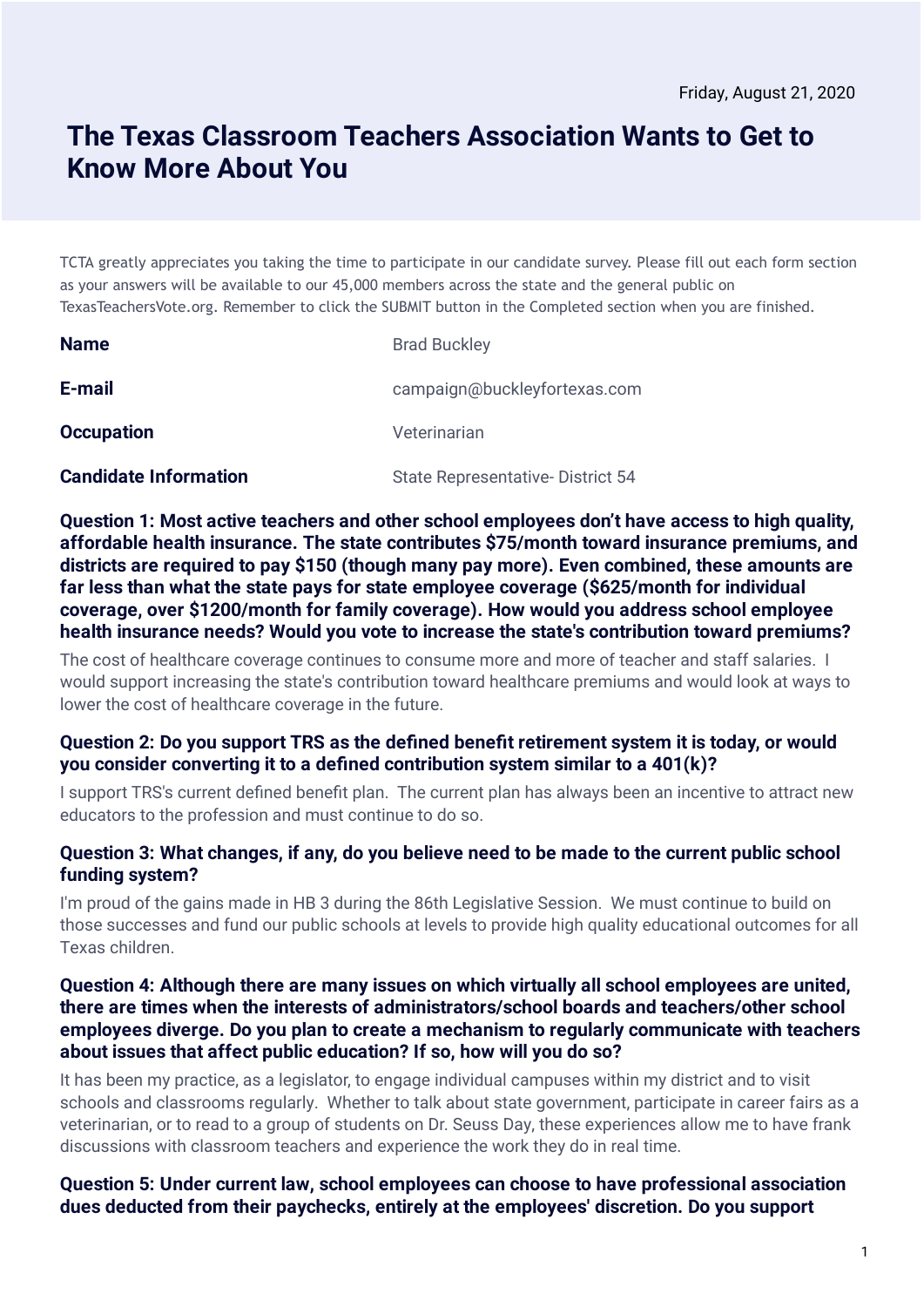# **continuing to allow this convenience or would you consider eliminating the ability to deduct dues via payroll, and why?**

I would support continuing to allow dues to be deducted from payroll.

#### **Question 6: Do you believe that teachers should be required to be certied or do you think there are some circumstances in which certication should be waived?**

Ideally, teachers should be certified to ensure that we have qualified and knowledgeable professionals teaching our students. However, there are instances in which professionals in career and technical fields could provide valuable instruction to Texas students and this must be considered.

#### **Question 7: Do you believe that some part of teacher pay should be based on a student's performance on a standardized test?**

No, I do not believe teacher pay should be linked in any way to standardized test results.

**Question 8: Blended learning and the use of technology have been helpful, temporary tools utilized by public schools during the COVID-19 pandemic, but research has consistently shown that virtual schools lag far behind brick and mortar schools in performance, and they avoid much of the accountability required of traditional public schools. What do you think about the attempts to expand full-time virtual schools?**

There is no doubt that students learn best in a classroom with an outstanding Texas teacher. Virtual schooling has played a role during the COVID-19 pandemic but Texas students will be best served by returning to the traditional school setting as soon as safety possible.

**Question 9: Rigorous research on statewide programs across the country shows signicant, sustained negative impacts on academic achievement of students using private school vouchers compared to their peers who remained in public schools. Will you oppose attempts to use limited public school funding for private vouchers or tax credit scholarships? If not, why do you support private school vouchers?**

I will oppose any attempt to impose vouchers or tax credit scholarships in Texas.

**Question 10: As part of an effort to address disproportionality in the discipline system, some advocates promote limiting or eliminating disciplinary actions that remove students from the regular classroom (like sending students to the campus behavior coordinator, in-school suspensions, or alternative disciplinary placements). Others believe teachers need to be able to remove disruptive students from the classroom so that their behavior can be addressed without disrupting the education of other students. What is your position on this issue?**

It is important to maintain an inclusive and disciplined classroom environment so all students can be successful. Texas classroom teachers must be provided training in how to recognize social and cultural differences while maintaining an atmosphere where all kids can learn. However, a classroom teacher must have the ability to remove a disruptive student for the well-being of the other students.

**Question 11: Texas law has established approaches for supportive school climates, including encouraging districts to implement positive behavioral intervention systems and restorative justice programs, and establishing student mental health as a priority. The responsibility for implementation of these programs typically falls upon teachers with already full loads. Will you promote the hiring of sucient personnel in schools such as campus behavior coordinators, mental health professionals, behavior interventionists, and others to better ensure a supportive school climate?**

It must be a priority to provide our schools with adequate mental health and behavioral professionals and not expect our classroom teachers to take on yet another task.

#### **Question 12: Districts of Innovation were approved by the legislature to allow school districts**